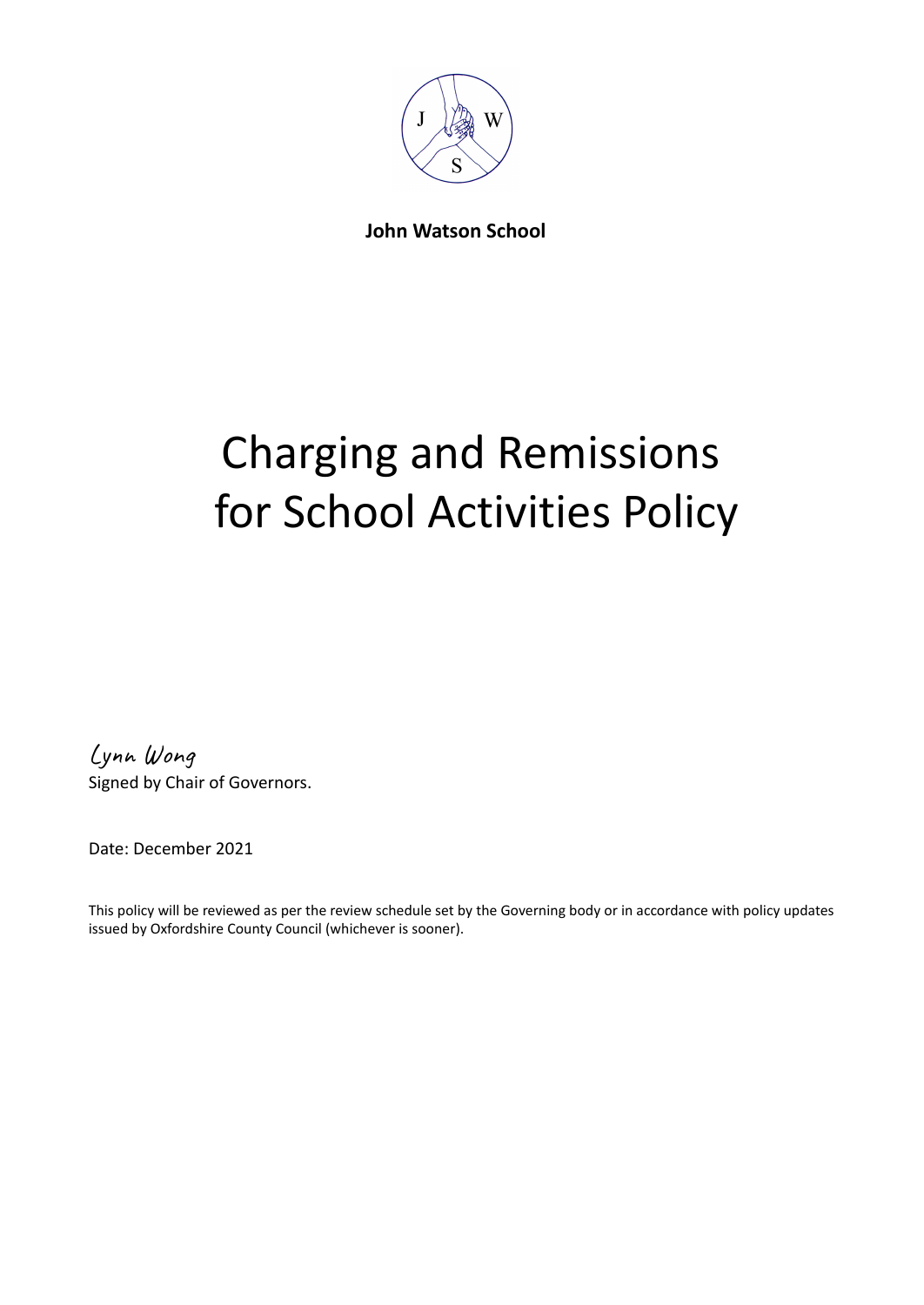John Watson believes that all children should have an equal opportunity to benefit from school activities and visits (curricular and extracurricular) independent of their parents' financial means. This charging and remissions policy describes how we will do our best to ensure a good range of visits and activities is offered and, at the same time, try to minimise the financial barriers which may prevent some children taking full advantage of the opportunities.

The 1996 Education Act requires all schools to have a policy on charging and remissions for school activities, which will be kept under regular review.

# **1. The policy identifies activities for which:**

- voluntary contributions may be requested
- charges will be made
- charges will not be made
- charges may be waived

# **2. Voluntary contributions**

Separately from the matter of charging, we may always seek voluntary contributions in order to offer a wide variety of experiences to pupils. All requests for voluntary contributions will emphasise their voluntary nature and the fact that children of parents who do not make such contributions will be treated no differently from those who have.

# *The Law states:*

If the activity cannot be funded without voluntary contributions the Governing Body or Headteacher will make this clear to parents from the outset.

No child will be excluded from an activity because his or her parents are unable or unwilling to pay.

If insufficient contributions are received, the trip or activity may have to be cancelled.

If a parent is unwilling or unable to pay their child will still be given an equal chance to go on the visit.

# **3. No charges will be made for**

- An admission application to any maintained school
- Education provided during school hours (including the supply of any materials, books, instruments or other equipment)
- Education provided outside school hours if it is part of the National Curriculum, or part of a syllabus for a prescribed public examination that the pupil is being prepared for at the school, or part of the school's basic curriculum for religious education
- Tuition for pupils learning to play musical instruments (or singing) if the tuition is required as part of the National Curriculum, or part of a syllabus for a prescribed public examination that the pupil is being prepared for at the school, or part of religious education
- Entry for a prescribed public examination, if the pupil has been prepared for it at the school\*
- Examination re-sit(s)<sup>\*</sup> if the pupil is being prepared for the re-sit(s) at the school
- Education provided on any trip that takes place during school hours (see 4a)
- Education provided on any trip that takes place outside school hours (see 4a)
	- i. if it is part of the National Curriculum, or
	- ii. part of a syllabus for a prescribed public examination that the pupil is being prepared for at the school, or iii. part of the school's basic curriculum for religious education
- Supply teachers to cover for those teachers who are absent from school accompanying pupils on a residential trip
- \* If a pupil fails, without good reason, to meet any examination requirement for a syllabus a charge may / will be made.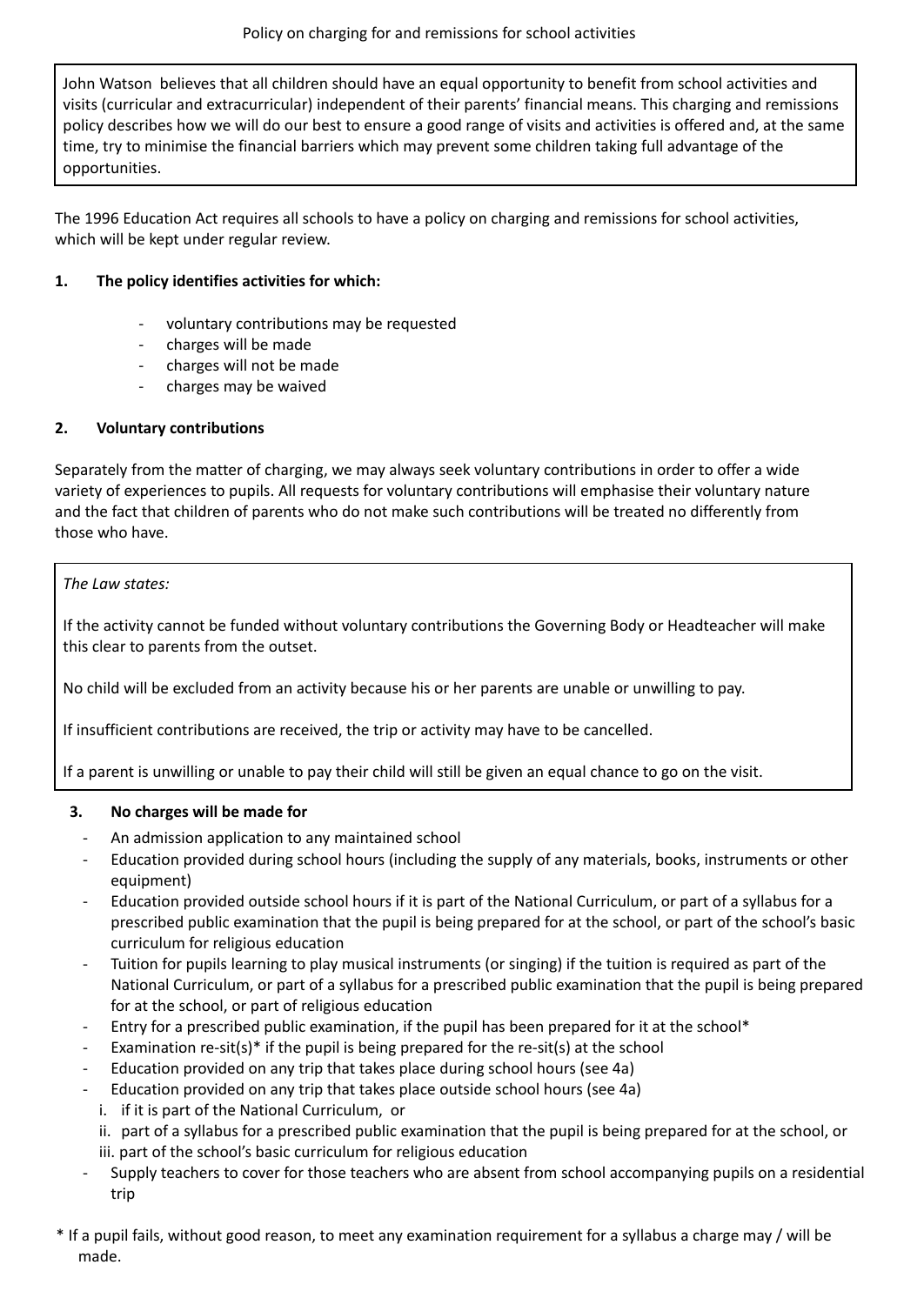#### **4. Charges may be made for**

Activities outside school hours

Residential and non-residential activities (other than those listed in Section 3 above) which take place outside school hours, but only if the majority of the time spent on that activity takes place outside school hours (time spent on travel counts in this calculation if the travel itself occurs during school hours) (See Section 7).

Residential visits during school hours

The board and lodging costs (but only those costs) of residential trips deemed to take place during school time. However pupils whose parents are in receipt of certain benefits (see remissions policy below) will be exempt from paying the cost of board and lodging.

Music tuition

Music tuition for individuals or appropriate sized groups of pupils to play a musical instrument or to sing and which is not an essential part of either the National Curriculum or a public examination syllabus for all pupils.

When any trip is arranged parents will be notified of the policy for allocating places. This should recognise that parents may not be able to pay quickly and may have to budget for the trip over a reasonable period of time.

# **5. Optional Extras**

Charges may be made for optional activities that are known as 'Optional Extras'. Any charges made will not exceed the actual cost (per pupil) of provision.

It is the policy of John Watson school that charges will (or may) be made as indicated below. Parental agreement will be obtained before a charge is made.

| Charges will/may be made for any materials,<br>books, instruments, or equipment, where a<br>parent wishes their child to own them | e.g. a clay model $-$ a charge to cover the cost of the clay.                                                                                                                                                                                 |
|-----------------------------------------------------------------------------------------------------------------------------------|-----------------------------------------------------------------------------------------------------------------------------------------------------------------------------------------------------------------------------------------------|
| Charges will/may be made for music tuition                                                                                        | The cost, or a proportion of the costs, for teaching staff<br>employed to provide tuition in playing a musical<br>instrument or singing, where the tuition is an optional<br>extra for an individual pupil or appropriate groups of<br>pupils |
| Charges will be made for the board and lodging<br>component of residential trips                                                  | The charge will not exceed the actual cost                                                                                                                                                                                                    |
| Charges will be made for any deliberate damage<br>to school property                                                              | The charge will not exceed the actual cost                                                                                                                                                                                                    |
| Charges will/may be made for transport in<br>connection with a school trip                                                        | The charge will not exceed the actual cost                                                                                                                                                                                                    |
| Charges will be made for activities arranged by<br>the Out of School Liaison Officer                                              | After School Clubs and Teen Friday events must be<br>paid for in advance                                                                                                                                                                      |

Where charges are not paid within the time period specified by John Watson School and the Remissions Policy does not apply, the schools reserve the right to withhold the service until payment is made.

#### **6. Remissions**

In order to remove financial barriers from pupils, the governing body has agreed that some activities and visits where charges can legally be made will be offered at no charge or a reduced charge to parents in particular circumstances. This remissions policy sets out the circumstances in which such charges will be waived.